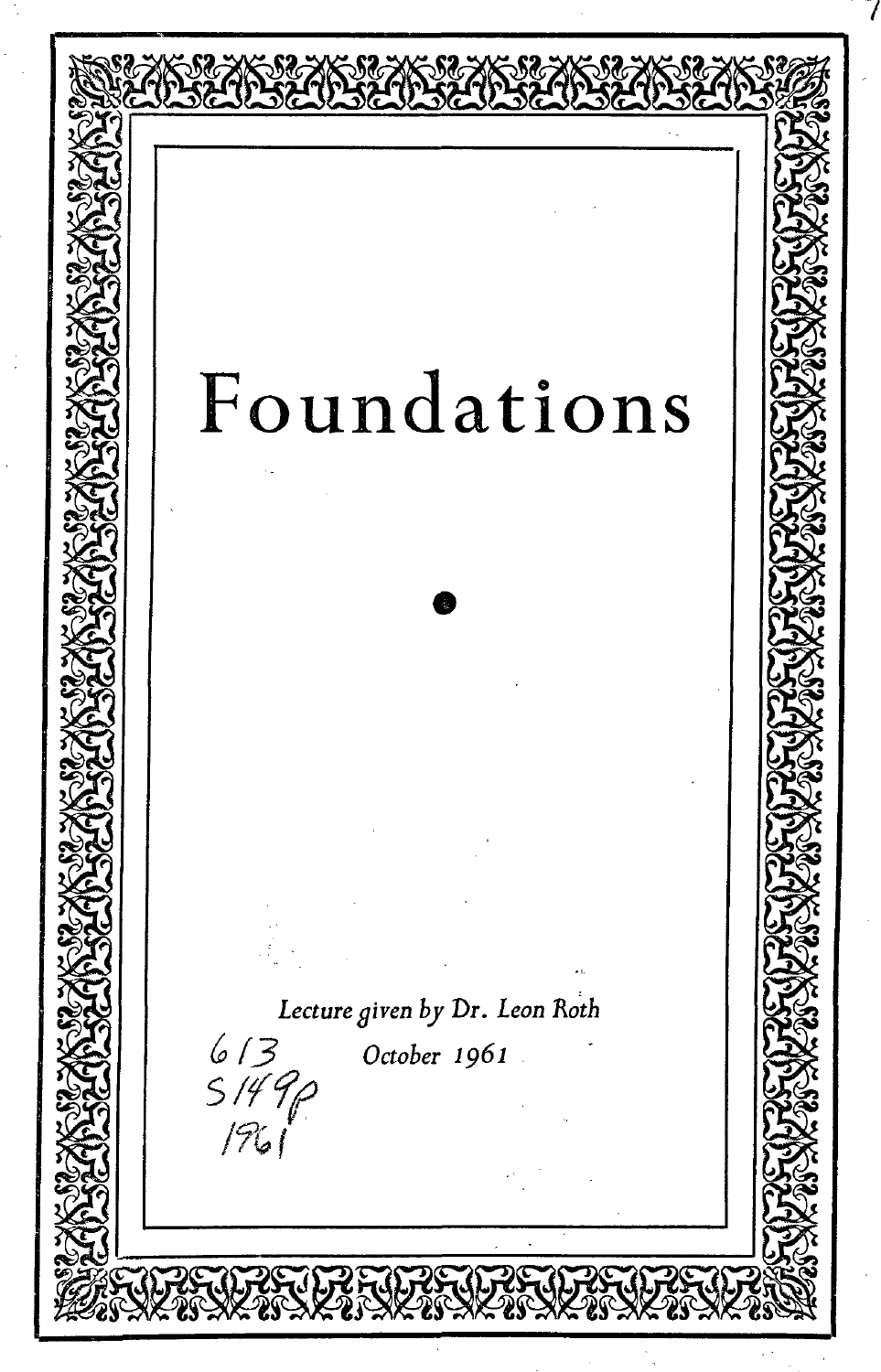# **Foundations**

.

### *Lecture Oi yen by* **Dr** *.Jgm Roth October 1961 [S(;"i-1tJ.,t!s leetvle ]* ~

*Held* **in** *the Crypt of St Paul's Cathedral, London.*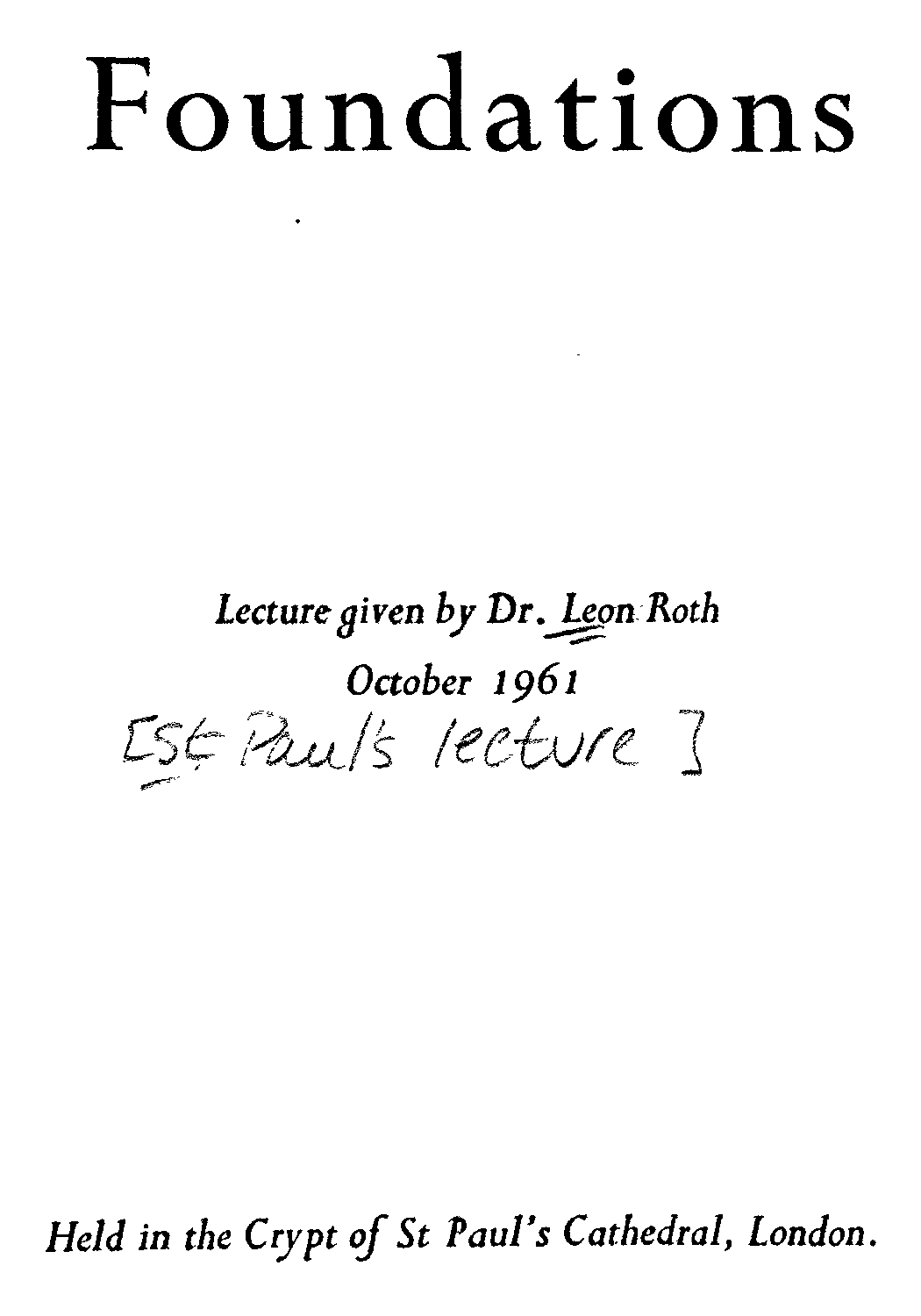## **Foundations**

WHEN I received the signal honour of a call to address you on a subject connected with Christian-Jewish understanding, I thought subject connected with Christian-Jewish understanding. I thought it might be fruitful to discuss with you what it is that gives meaning to that phrase. I invite you therefore to forget for an hour our several loyalties and differing affiliations. and examine our common foundations.

1 use the word Foundations of set purpose.

When two centuries ago a Dean of St. Paul's was called to the see of Durham and gave a Charge to his clergy there. he warned them that 'religion is by far too serious a matter to be a hackney subject' upon all occasions : 'People are too apt,' he said, 'inconsiderately to take for granted that things are really questionable because they hear them often disputed.' I submit that the situation with us today is different. We are given many positive - and diverse - doctrines, little guidance on how to distinguish between them. Little attention 1S directed on essentials; but unless attention is directed and re-directed on essentials. we are carried about with every wind and lost. There is relevant here an old Rabbinic story about the Tower of Babel. It explains why the Tower fell and the builders failed to reach their goal. When they were half way up (it says) they found themselves short of material. and proceeded - disastrously - to supply it from their own foundations. I sometimes fancy that this is what we are all doing today. In our haste to help everybody to get to Heaven. we try to make up for our lack of materials by digging away at our foundations. What 1 wish to do this evening is to consider with you what those foundations are. What are the primary principles - what are *some* of the primary principles - the weakening or removal of which will bring religion as we. Christians and Jews alike. know it. down to the ground.

1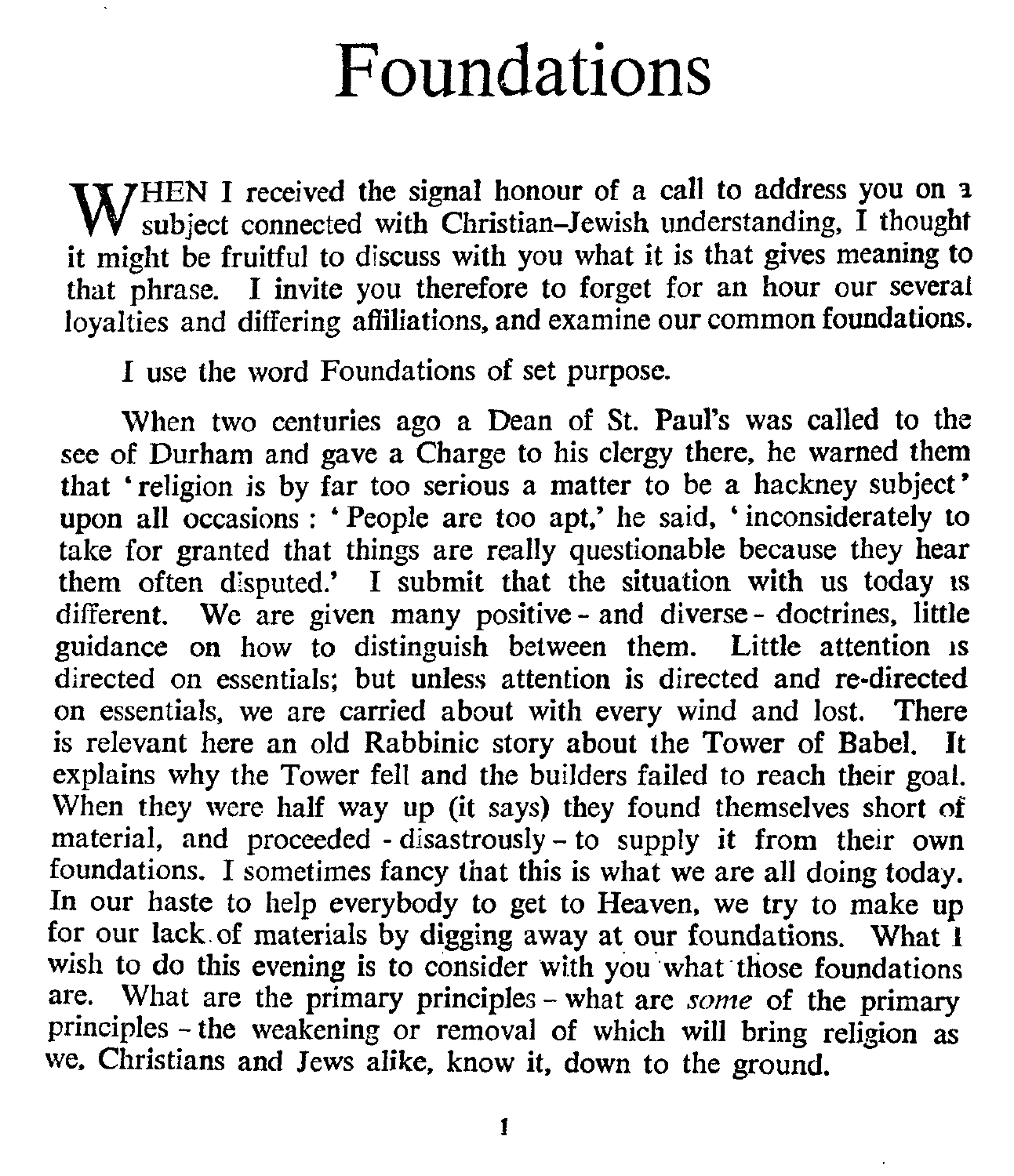And not, I fancy, Christians and Jews only. There are, too, the followers of the great faith of Islam; and I like myself to think of the monotheistic religions, in spite of their manifest differences, as looking back together to the traditional father of us all, Abraham. Indeed, instead of that strange geographical misnomer, Western religion, 1 should like to be allowed to speak, figuratively-of course and crying 'pax' to the historians, of the religion of Abraham. What then, I ask, are the primary foundations underlying the religions which look back to the call of Abraham ?

I hasten to add, in order to avoid any possibility of misinterpretation, that foundations are not the buildings erected on them. Each religion is in itself a complete structure, each has its own character and plan; and although they may share the same, or some part of the same, foundations, they are yet distinct, and to be distinguished, from one another. To vary the metaphor, although their soil and deepest nourishment may be the same or similar, their flower and fruit are different. Yet our enquiry may not be without profit. The pursuit of it may sharpen our eyes; and even if we reach no conclusions, we may gam some light on points of importance which may, perchance, meet us on our way.

#### $2.$

I shall start from an old Jewish text - I was asked to speak as a Jew-- and develop its implications. The passage reads as follows:

> Therefore was man [that is, of course, Adam the first man] created one, to instruct us that whoever destroys one life, it IS accounted to him by Scripture as if he had destroyed a whole world, and whoever preserves one life, it is accounted to him by Scripture as if he had preserved a whole world; and [a second thought] for the sake of peace among men, for now no one can say to his neighbour: my first ancestor was greater than thine; and [here we have a third] so that it should not be affirmed that there are many ruling powers in Heaven; and *<sup>1</sup> -* -finally --] in order to proclaim the greatness of God. for a man stamps many coins with one seal and they are all the same as one another, but God stamps all men with the seal of the first man, yet each man is different from each other.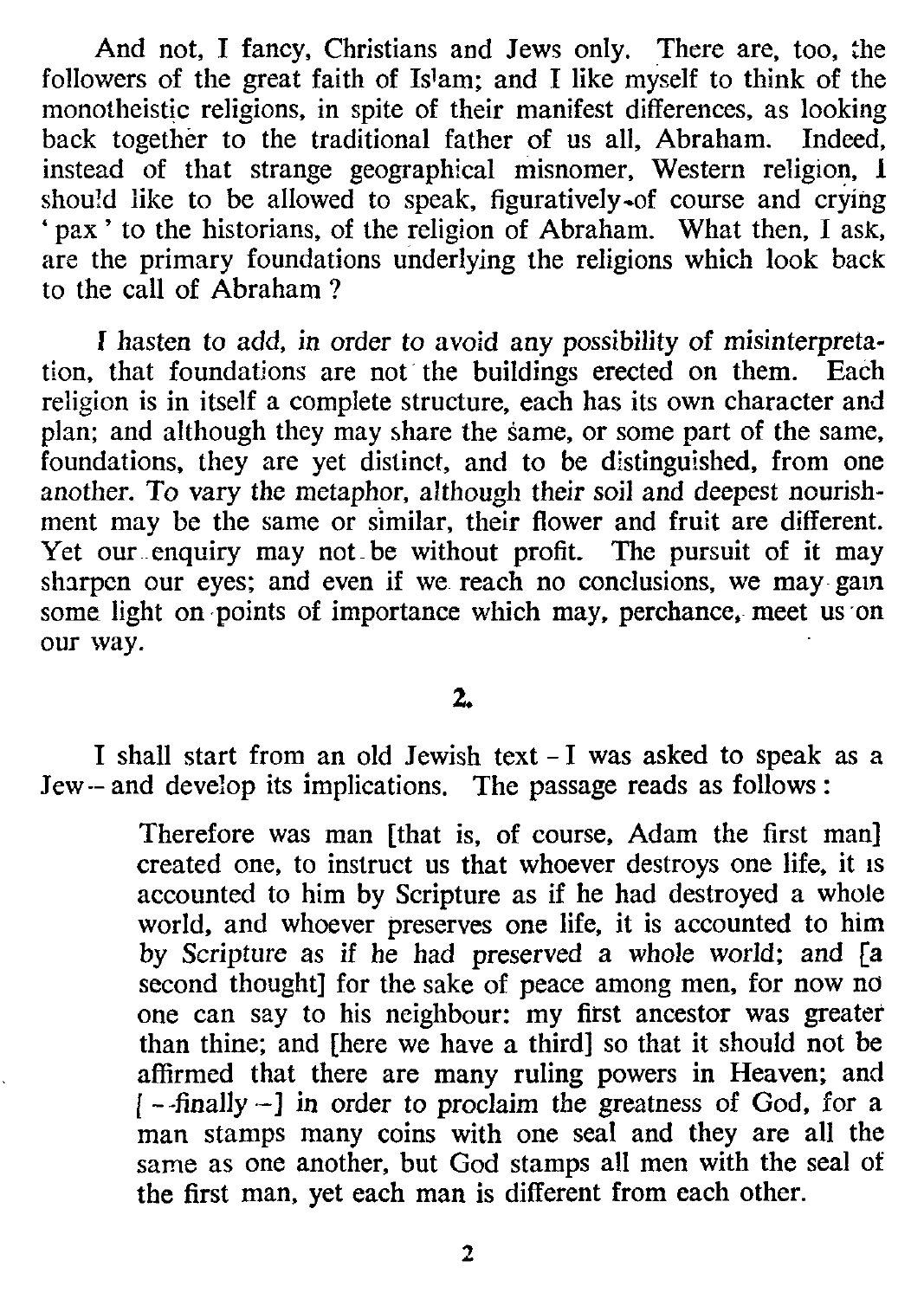Before turning to the context of this passage - it is taken from the *Mishnah Sanhedrin,* chapter 4 - I disengage its main heads. The world, and in particular the world of humankind, did not make itself: it has a maker. This maker is one. not many. and what he made bears the continued impress of his nature. But his making is of a very special kind. It is Creation and therefore different from ordinary making. The products of ordinary making - what we would call now, I suppose, machine products - because - cast in one mould, are all the same. The products of *divine* making. and in particular human beings. *although* cast in one mould. are all different. They are therefore. each and every one of them. completely valuable in their own right. each a whole world in themselves. Yet this does not. as might have been supposed. diminish moral responsibility. On the contrary, it increases and enhances it. Each single individual represents, and is answerable for, a 'whole world,' both in himself and in others.

'Ideas,' we have recently been told<sup>(1)</sup>, ' are not what we know so much as what we know *with*.' They are, as it were, guides directing our knowing rather than the objects. or static results. of our knowing. The passage I have brought before you is one of ideas in this sense. It IS neither closely expressed nor finely elaborated. Yet if we consider carefully its provenance and context. we shall see how deeply it cuts.

3.

The book from which the passage is taken. the *Mishnah.* is a compilation from earlier material made by the official head of Palestinian Jewry, Rabbi Judah the Prince, about the year 210 of the Christian era. We are relieved. therefore. of the tiresome game of priorities: who said what first; at that date the Church certainly existed as an organised institution and was a growing force in the Roman world. The Mishnah is not however a theological treatise or a theoretical enquiry into ethical conceptions but a practical handbook of conduct for the individual and the community. The section from which our passage is taken. that entitled *Sanhedrin,* deals with the everyday practice of courts of law, and this chapter, the 4th, details the procedure of the court in trials involving the death penalty. It first lays down the special rules for the composition of the court and the special

(1) Professor John Danby in the Critical Quarterly, 1961.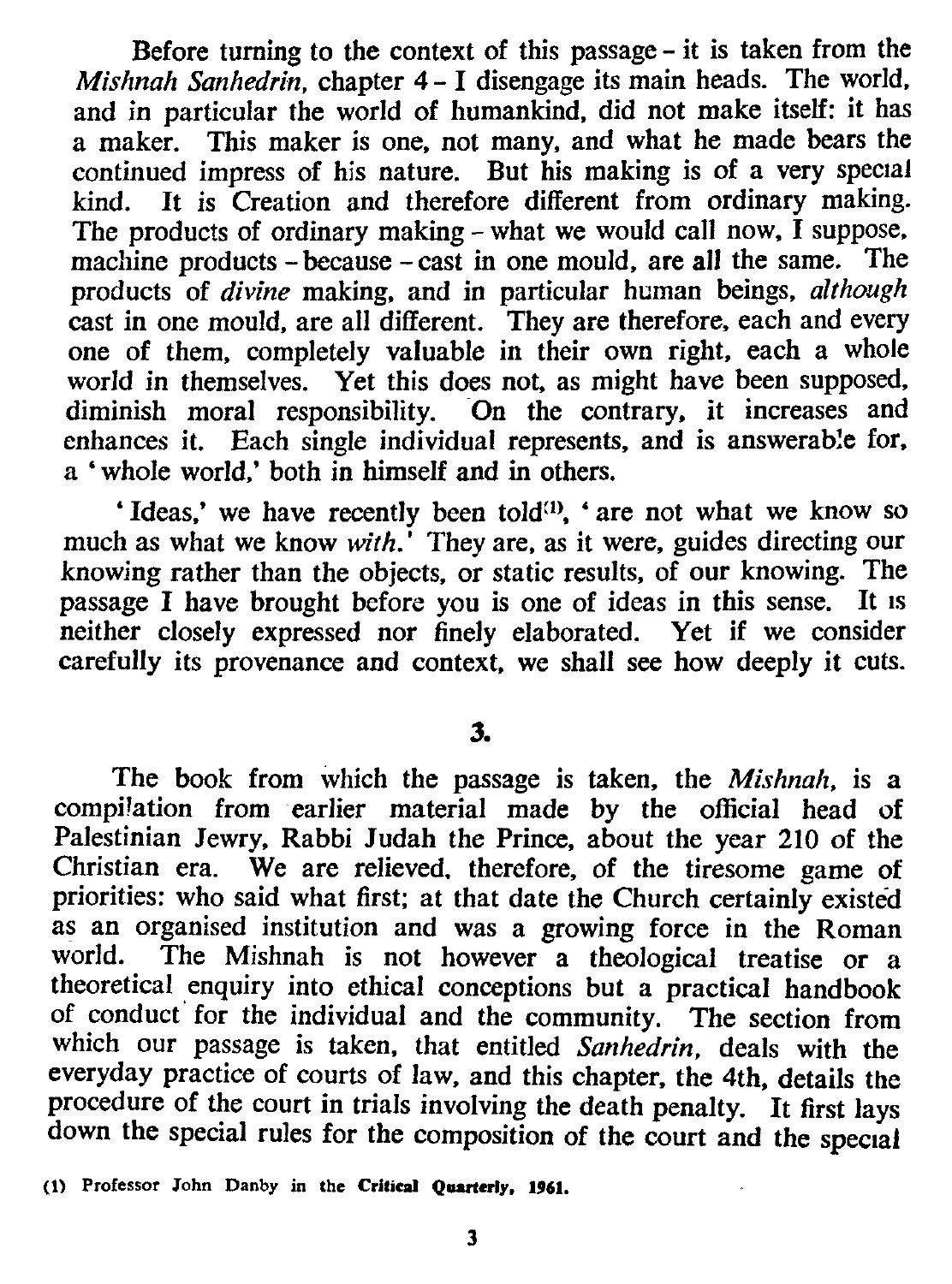method by which decisions were taken. It then turns to the witnesses and relates how the court explained to them the special nature of their responsibility.

> They would bring them in [we read] and admonish them as follows: You are not to speak from guess-work or from gossip or from reliance on a third party however trustworthy in your eyes. Know that you will be subjected by the court to rigorous<br>examination. Understand that cases involving the death Understand that cases involving the death penalty are not like those which involve only money. In money cases a false witness can atone for the damage he has caused by a money payment. In capital cases there rests on his head the blood of the condemned man and the blood of the descendants [who may have been born to him] to the end of days. It is for this that man was created one, to instruct us that whoever destroys one life, it is accounted to him by Scripture as If he had destroyed a whole world, and whoever preserves one life, it is accounted to him by Scripture as if he had 'preserved a whole world; and for the sake of peace among men; for now no-one can say to his neighbour: my first ancestor was greater than thine; and so that it should not be affirmed that there are many ruling powers in Heaven; and in order to proclaim the greatness of God, for a man stamps many coins with one seal and they are all the same as one another, but God stamps all men with the seal of the first man, yet each man is different from each other, and therefore each man should say: for me the world was created. And do not say: Why should we put our heads into this vexatious affair? The Law is explicit: 'If a man is a witness, and has seen or knows, but does not tell, he shall bear his iniquity'. Nor must you say: Why should we [by giving evidence) bring a man to his death? 'When the wicked perish, there is rejoicing.'

This then is a plain recital of regular court practice. Witnesses about to give evidence in a case involving a man's life were solemnly addressed by the Jewish court and told to remember that there is something about human life which makes it different from everything else in our experience. The taking of it is final: humanly speaking there is no restitution for it. Nor is there any substitute for it. It is a value in itself. a whole unique world.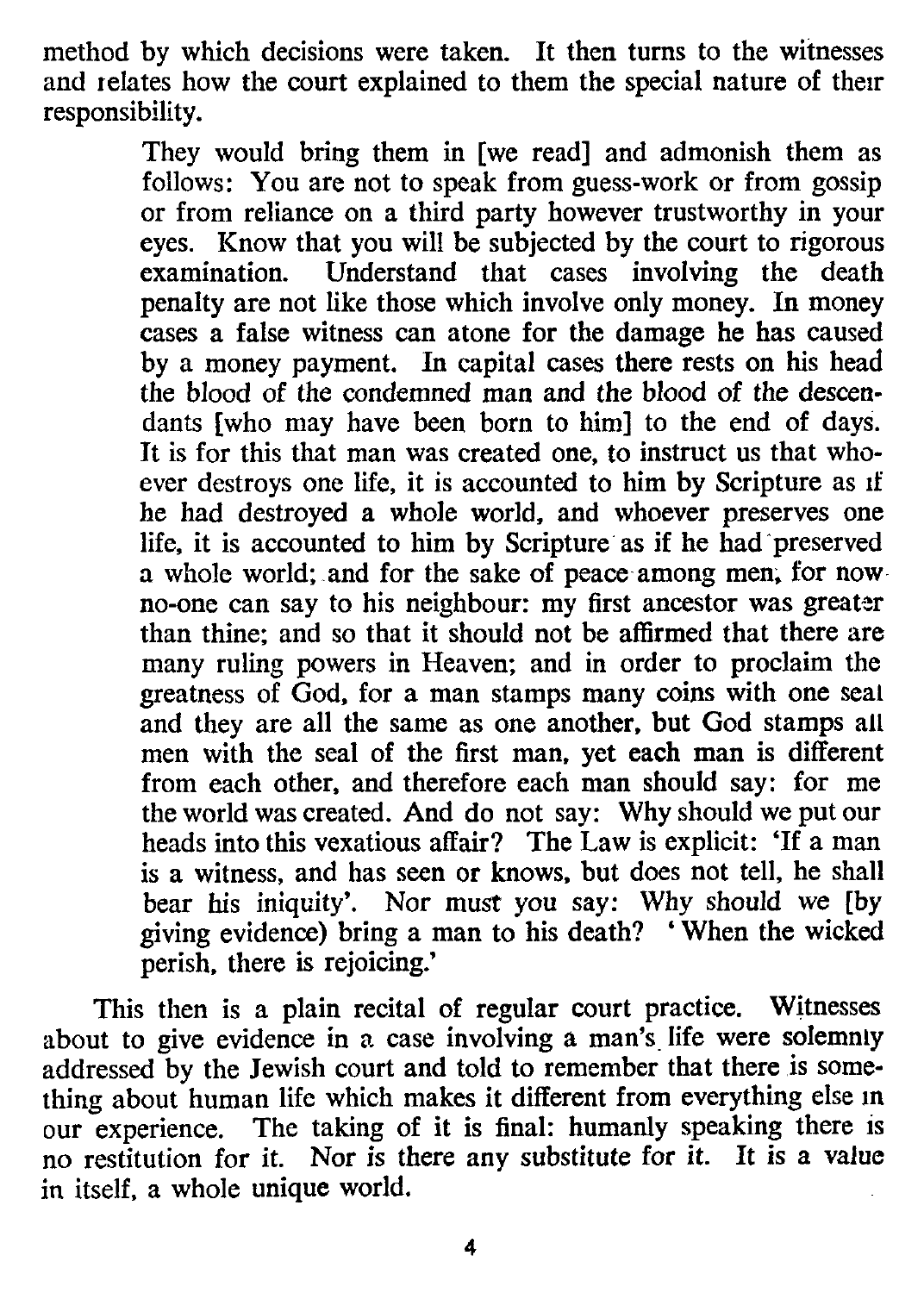This is stated to be true not merely generally and metaphorically. We should recall the context: the court of justice. the witnesses. the prisoner in the dock. Every human being without exception is declared to be a special creation. an individual person different from every other. For God's activity in the world is not that of a mechanical reproducing, .and his creation is not a mechanical reproduction. The unique produces the unique, the unlike the unlike, the creative the creative. Each created person is a whole creative world.

It is for this reason that moral responsibility may be held to exist. Men form one inter-responsible community of individual creative souls. As a modern philosophical novelist has written in our own day: the first condition of life lived together is 'the perception of individuals.' It is the 'extremely difficult realisation that some thing other than oneself is real.' And Miss Murdoch goes on to say. and to say memorably: 'What stuns us into a realisation of our supersensible destiny is not. as Kant imagined. the formlessness of nature. but rather its unutterable particularity; and most particular and individual of all natura! things is the mind of man.' As our Mishnah says. it is the individuality of human life which constitutes the sign-manual of the Creator: 'For a man stamps many coins with one seal and they are all the same as one another; but God stamps all men with the seal of the first man. yet each man is different from each other.'

#### 4.

and the company

We have squeezed our orange; and although. as we shall see, it yet contains some juice. we must pause now to enquire into its authenticity. its authenticity of course not as text and philology but as idea and doctrine.

We remark first that in its whole context it is a paean to the uniqueness and independent value of each and every living human being. This is one of the characteristic marks of Scripture too. In the Bible life is not only connected constantly with God. God himself is called. in that, most awesome of names. the *living* God. He is the fountain of life. He holds our soul in life. and this not in the physical sense only; for he is. too. the way of life. the strength of life. our life and the length of our days. 'Man doth not live by bread alone, but by every word that proceedeth out of the mouth of the Lord doth man

 $\mathbf{S}$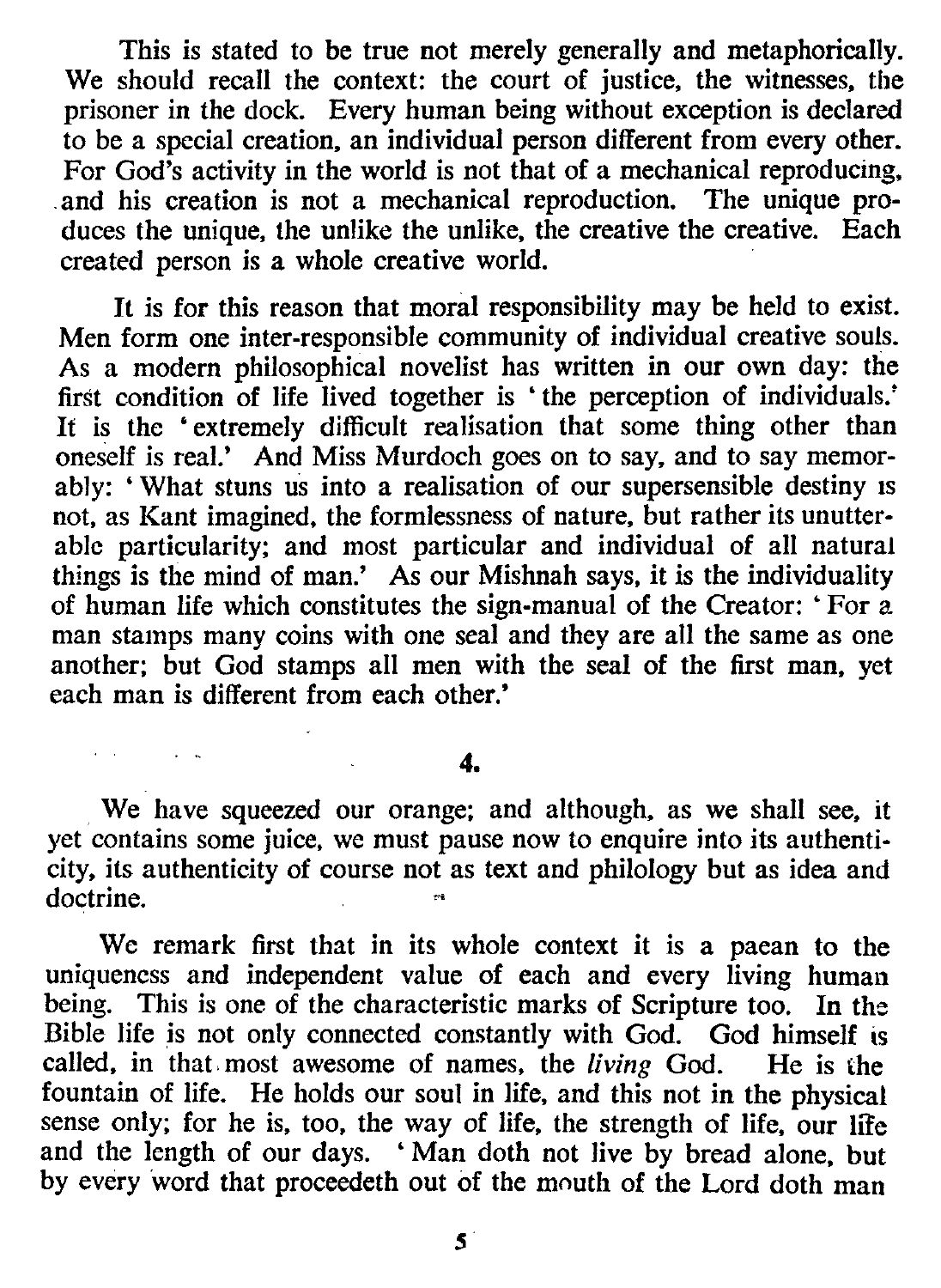live.' 'It is by these things that men live, and wholly therein is the life of our spirit: If we ' incline our ear and come unto him, our soul shall live: and he 'shall be our portion in the land of the living.' The attachment is deep and abiding: 'Thou wilt show me the path of life; in thy presence is fullness of joy, in thy right hand are pleasures tor evermore.'

But further, the living God of Scripture is not constricted to the seeming outward sameness of appearance. He looks to the different hearts, weighs the different thoughts, • *understands* all action.' He is thus the • God of the spirits of all flesh.' The plural (' spirits') in this phrase should be noted. There is not (for the Bible) one undifferentiated spirit common to all men. Each spirit of each man is different; and that this is indeed the view meant is apparent from a glance at the two occasions<sup>(1)</sup> on which this most remarkable appellation of God is used. In each case the 'God of the spirits of all flesh' is called such because he knows each individual spirit in its individuality. For each spirit is different. each mind is different, each character is different, *each S9U! is different.* In the phrases of our Mishnah, altho' all men are equally alike in being children of the one Adam, they are also, thro' and by virtue of the peculiar nature of divine creativity, equally unlike. To be a person means to be different.

Thus (to sum up), 'In the beginning, God *created';* and he created a world not of blank identity but of variety, a variety of qualitative differentiation. There is a better and a worse, there is a right and a wrong. Difference is of the essence. It is not the case that every thing, and every action, is equally 'divine.' Men are not undifferentiable drops returning at their latter end to be absorbed into the one ocean of all-being. For God is creator, not manufacturer, and the nature ot creativity is to produce difference. Why create at all if identity is the envisaged end ?

5.

It is now, I hope, clear why I took this incidental passage from a Jewish law-book as a testimony for essentials. It rests on, presumes, recalls, ideas which both pertain to the basic outlook of the Scriptures and lie behind all that we recognise as religion.

<sup>(</sup>I) Numbers xvi, 22; xxvii, 16. The notes of the medieval Jewish commentator Rashi on these passages (following earlier authorities) are peculiarly apt.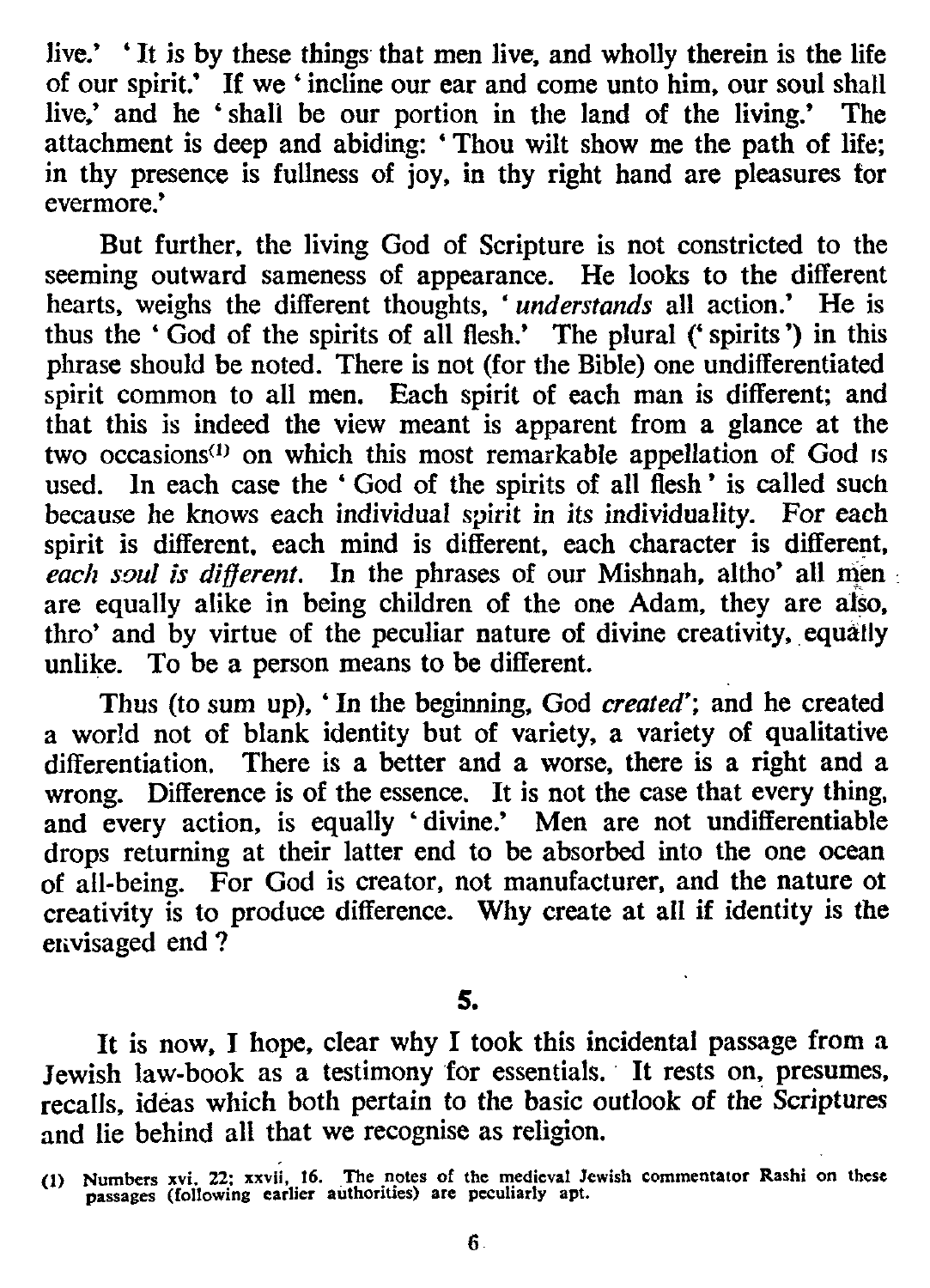Yet (and here I am advancing to the second part of my thesis) it would seem to represent the very opposite of what we hear so much about today. It brings us to the very heart of one of the most modern, as it is too one of the most ancient, of religious issues, that of the particularity of the human soul. In the history of Christian theology Aquinas argued it powerfully against the xiiith century Averroists. We should be arguing it (but, alas, we are not) with those of our contemporaries who are seeking an ever-easy reconciliation between East and West. For Western religion - the 'religion of Abraham' - proceeds (if I may be permitted to repeat summarily my main points) from God conceived of as Creator, and creativity means novelty and difference. Its human centre is the reality of those novel and different finite spiritual entities which it knows as souls. Individual souls partake of the nature of their Creator who created them in his own likeness. Being created (not just 'made ') they too are in some measure creators. They are gifted with spontaneity, a spontaneity which means free activity on the one hand, on the other (and as a necessary consequence) responsibility. Responsibility is answerability, both answerability *to* and answerability *for,* answerability *for* our actions, answerability *to* the God of creation. It is these ideas which emerge in their practical aspects in our keypassage; and they constitute, I submit, foundational ideas which, if sapped away, will cause our religions to collapse. Yet I submit that *it* is just these ideas which we in this generation, in our rush to reach a universal heaven, are *allowing* to be sapped away.

I can best illustrate this by reference to Lord Russell's anecdote of his first introduction to Her Majesty's prisons during the first world-war. He recounts that when, for the prison records. he was asked his religion, he replied 'agnostic.' The word was new to the warder, and Lord Russell had to spell it out and dictate it letter by letter. After writing it all down the official scratched his head meditatively and said: 'There are all sorts of religions about nowadays, but I suppose they all worship the same God.'

The remark is charming. Lord Russell says it kept his spirits up for a whole day. But I sometimes wonder whether it is true. *Do* we all worship the same God? Do we not perhaps, although we use the same word, understand by it different things? When my Hindu friends speak of "realising God" and (some of them) of themselves as having in fact " realised God," would Abraham have understood? Would Isaiah?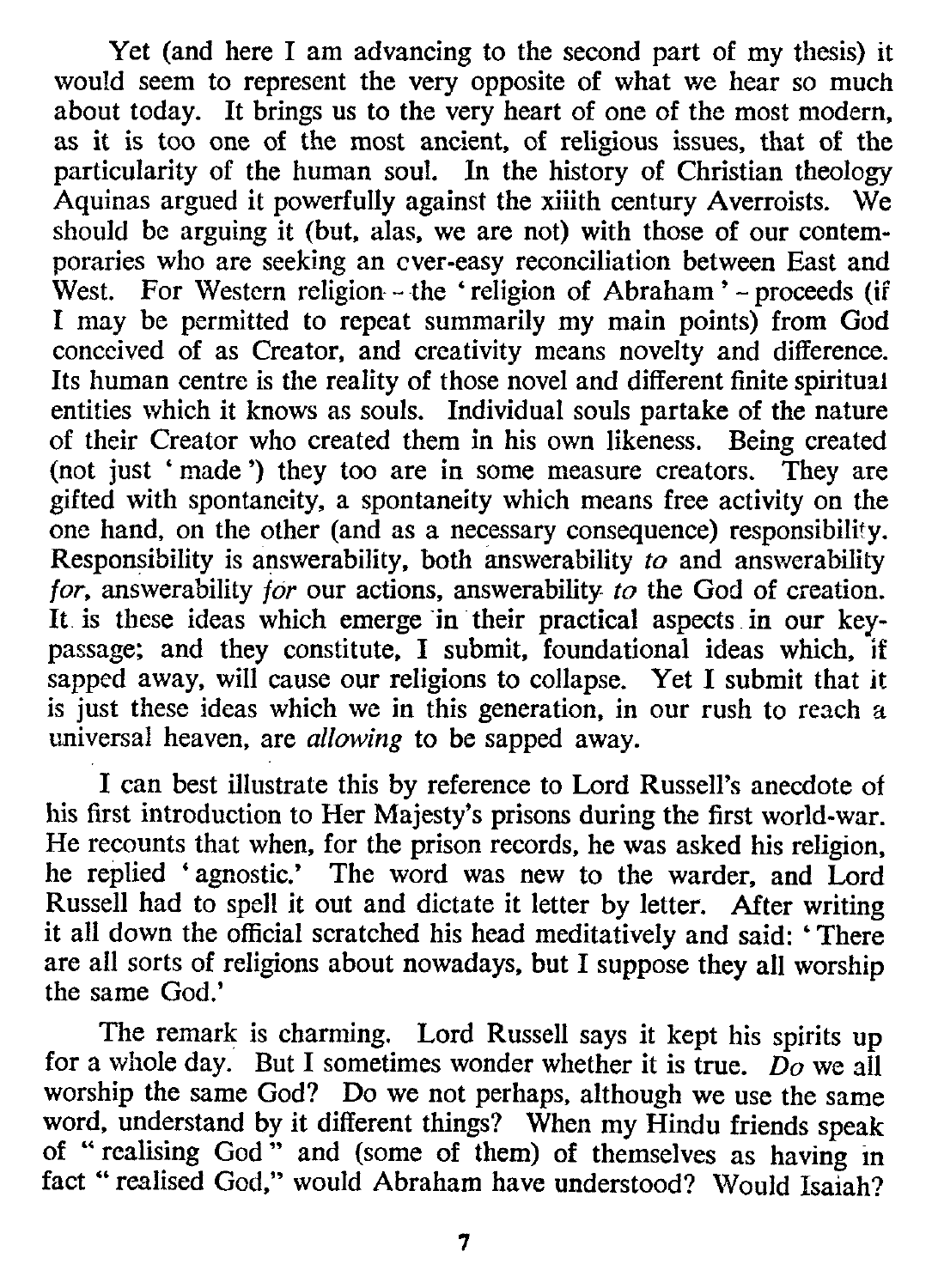I have suggested so far in this paper that the God of what I have ventured. quite unhistorically, to call the religion of Abraham is the purposeful creator of heaven and earth who created man in his own creative likeness and holds man. and himself. responsible for his creative actions. The idea of creation is philosophically a difficult one and recent writers have fought shy of it. So far as the *religious* interest in it *is* concerned. we may agree wholeheartedly with the Dean *in* his Studies in Christian Philosophy that it 'is the affirmation of the thoroughgoing dependence of all things on God '; while from the point of view of *Ethics its* apparent assertion of the reality of time. in the sense of the reaching out from past to future, allows meaning to moral effort. Yet these more rarified points apart. we should hold fast to the distinctive characteristic of creativity which the old Jewish court insisted on. The unity of origin remains active within and throughout the whole gamut of the diversity of creation. and it controls the exuberance of the diversity when it oversteps its permitted bounds. Creative freedom. as we are told by artists when recalling their own creative efforts, imposes a compelling principle of harmony or order; that is. as Plato never tired of saying. justice and law. Law may be external or internal. in the books or in the heart. • not in heaven. that thou shouldst say, Who shall go up for us to heaven and bring it unto us and make us hear it that we may do it. neither beyond the sea. that thou shouldest say. Who shall go over the sea for us and bring it unto us and make us hear it that we may do it.' Yet, however much it is 'very nigh unto thee, in thy mouth and in thy heart that thou mayest do it,' it is yet compulsion it is yet law, and without it life is self-defeating. As John Pym said at the Strafford trial some 320 years ago:

> If you take away the law, all things will fall into a confusion Every man will become a law to himself ... Lust will become a law, and envy will become a law; covetousness and ambition will become laws . . . The Law hath a power to prevent, to restrain. to repair evils. Without this. all kinds of mischiefs and distempers will break in upon a state.

We are witnessing in our day an eruption of just such 'mischiefs and distempers '; and their appearance is due largely to the growth of a contempt for Jaw which *is* becoming a characteristic mark of our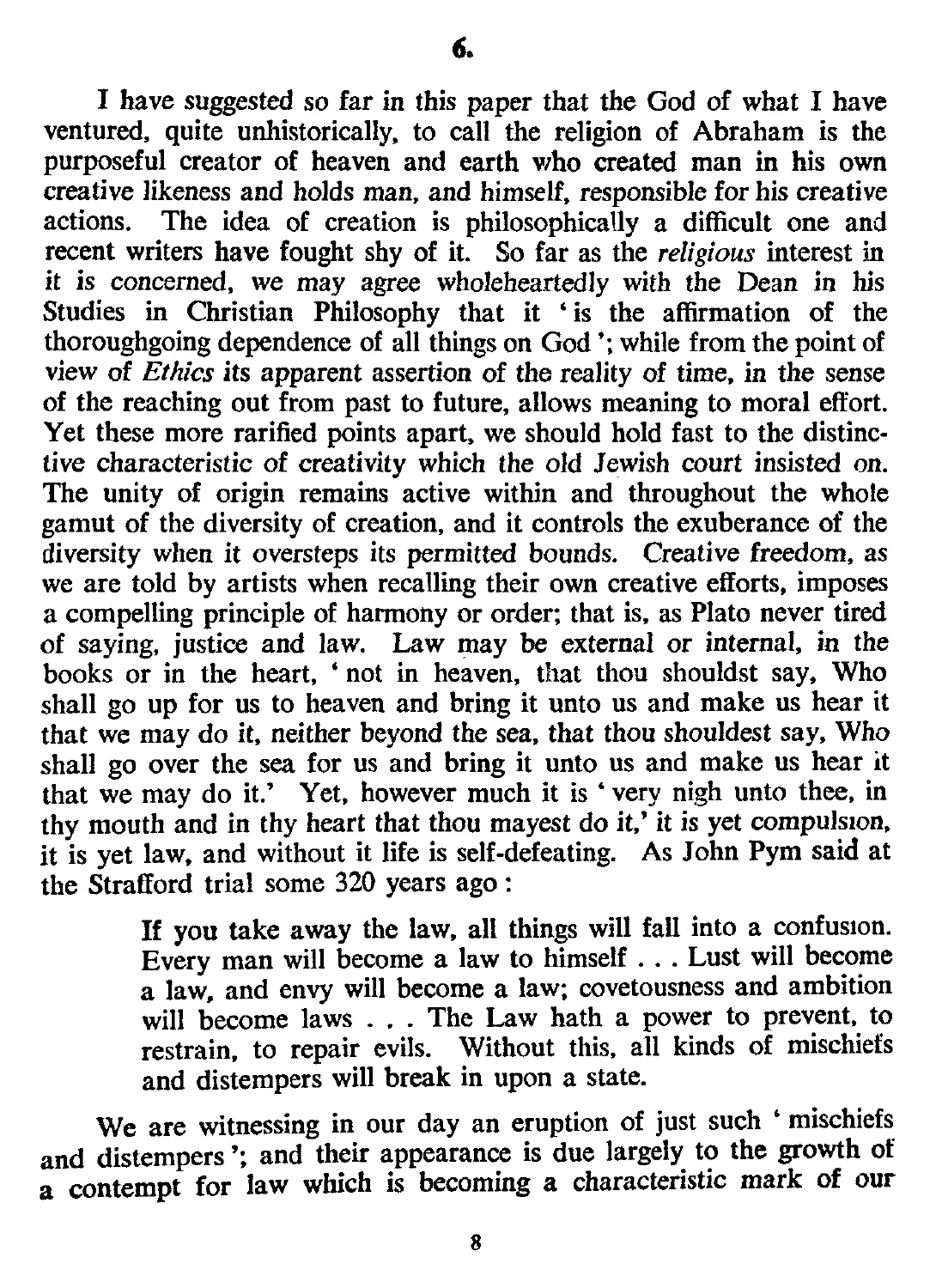civilization, and (possibly) of its decline. This contempt, which goes right through society and is not confined to anyone class or age-group, is to be coupled with the prevalence of the view that law is only a social convenience. Both in the popular mind and in some academic teaching, law has become divorced from Justice. It is conceived of as proceeding from interest: and when law is regarded as proceeding from interest, whether of the state or of the community or of the individual, men take their chance and break it. But law, as we are reminded In our key-passage, is more than a useful convention. It is a primary and inescapable condition imposed on us by the very fact of our creatureliness. It is the impress of the unitary source of all being upon the infinite variety of his creation, the compulsion exerted by the idea of goodness which is implanted in our sorry humanity. In religious terms - and I quote Archbishop Temple - it derives from the care of the living God for persons created in his likeness. True, all flesh have different spirits; yet for all that, or perhaps by virtue of that, the different spirits have one creator, the God of the spirits of all flesh.

It was to teach us this, perhaps, that man was created one.

#### **7.**

I go back to take a last squeeze from our orange. We have seen it yielding at least two foundational ideas, the idea of individuality and the idea of responsibility. These ideas may seem at first sight to be diverse or even, possibly, contradictory; yet they are presented, and rightly presented, by our Mishnah together as proceeding together from the nature of the divine activity. The divine activity is not a mere making but creation, and creation means difference on the one hand, on the other, knowledge and care. God's works are manifold and made with wisdom and his tender mercies are therefore, in Biblical phrase, over them all; and in the same way we too, patterned as we are on our creator, have our' tender mercies' engaged in our actions: we too are responsible for what we create.

But just as we ourselves are not mere things or casual happenings but the product 'of creative will; just as our actions, on their own scale, are not casual happenings but the product of creative will; so too the world in which we act and which in some measure, through our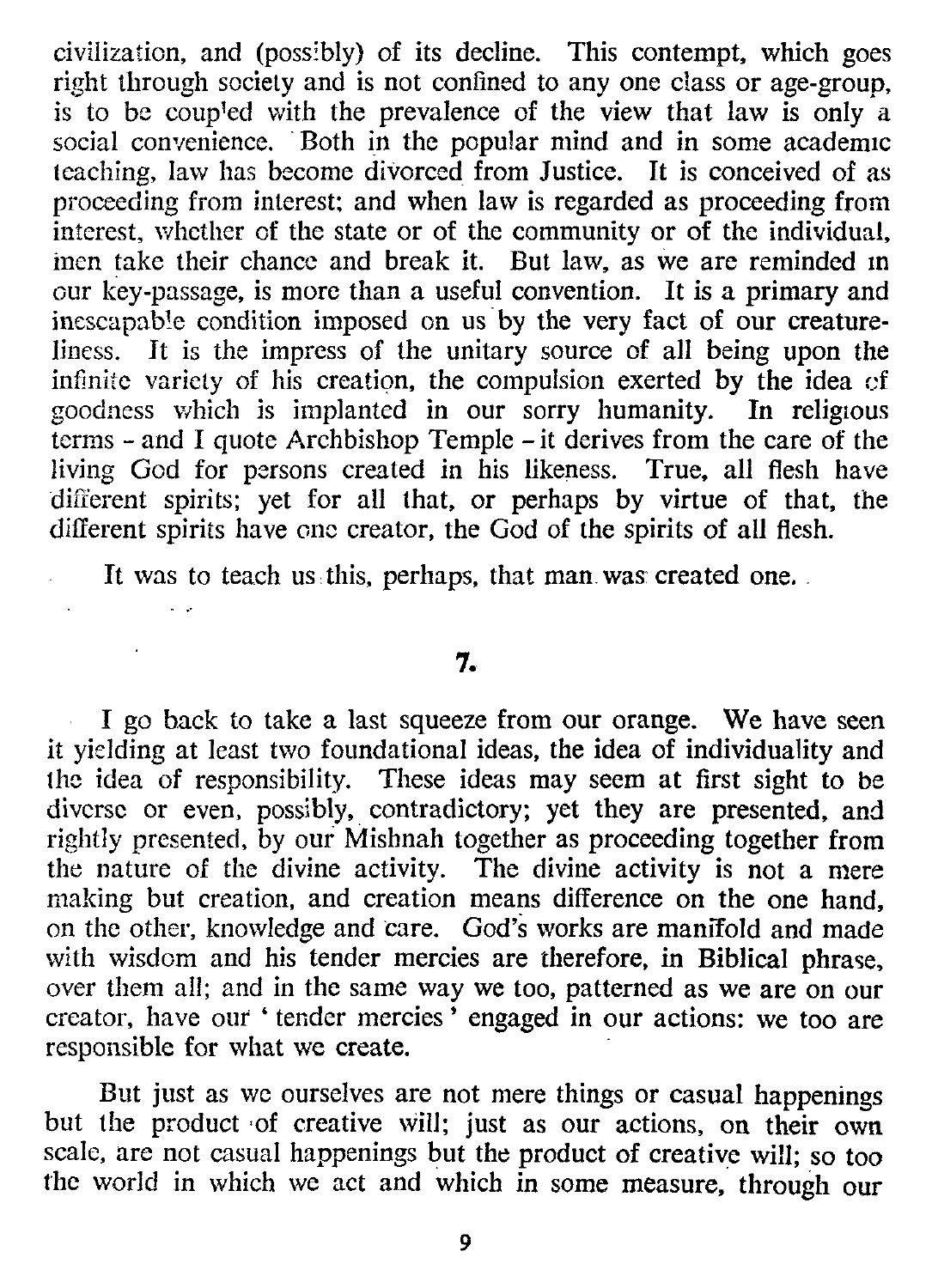actions, we create, is not a casual happening but a product of creative will. Our Mishnah's linking of human responsibility with divine creation means just that. For every thing and every act there is. it would say. a • wherefore.'

And here again we are brought to one of the great watersheds in human thought, one of the dividing lines between fundamental conceptions. I have already suggested that the Abrahamic religions stand or fall together on the existence of the enduring and responsible individual soul. In the same way  $-1$  submit - they stand or fall together on the existence of intelligent purpose. As the Dean wrote<sup>(1)</sup> in continuation of the passage I have already drawn from: "Creation theories differ from theories of emanation precisely in this respect. Creation conceives the created world as depending upon an activity which is at least analogous to will; it exists by reason of the choice of its creator. Emanation, on the other hand. conceives the world as proceeding from the Absolute by a species of necessity."

To this statement I can only add the trite reflection that cosmic ends are admittedly beyond our grasp: where were *we* when God laid the foundations of earth? But if there are in fact no cosmic ends. *it* is doubtful whether religion. in our sense of the word. has meaning at all.

But here too. it seems to me. we surrender our essential positions far too easily. Perhaps here too our Mishnah is sound. We are told today – and  $\tilde{I}$  quote a very recent utterance<sup>(2)</sup> - that

> The universe is but the Thing of things, The things but balls all going round in rings, Some of them mighty huge, some mighty tiny, All of them radiant and mighty shiny.

They mean to tell us all was rolling blind Till accidentally it hit on mind In an albino monkey in a jungle; And even then it had to grope and bungle

(I) W. R. Matthews, Studies in Christian Philosophy. Macmillan, 1921. p.198.

(2) Robert Frost in the Atlantic Montbly, 1961.